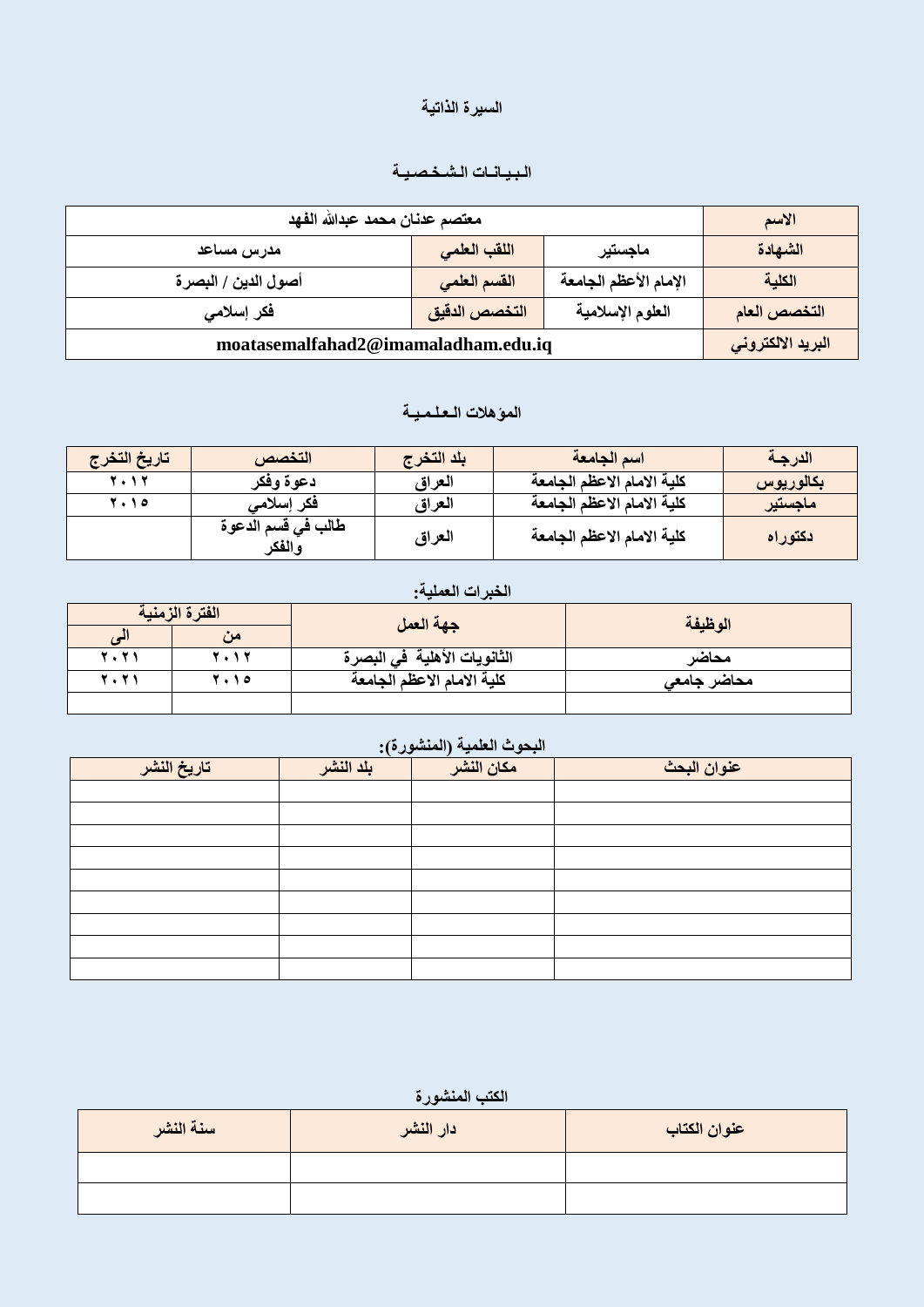|  | المقررات (المواد) الدراسية التي قمت بتدريسها: |  |  |
|--|-----------------------------------------------|--|--|
|--|-----------------------------------------------|--|--|

| $\cdot$ , and $\cdot$ , and $\cdot$ , and $\cdot$ | $\overline{r}$ $\overline{r}$ $\overline{r}$ $\overline{r}$ $\overline{r}$ $\overline{r}$ $\overline{r}$ $\overline{r}$ $\overline{r}$ $\overline{r}$ $\overline{r}$ $\overline{r}$ $\overline{r}$ $\overline{r}$ $\overline{r}$ $\overline{r}$ $\overline{r}$ $\overline{r}$ $\overline{r}$ $\overline{r}$ $\overline{r}$ $\overline{r}$ $\overline{r}$ $\overline{r}$ $\overline{$ |
|---------------------------------------------------|--------------------------------------------------------------------------------------------------------------------------------------------------------------------------------------------------------------------------------------------------------------------------------------------------------------------------------------------------------------------------------------|
| مكان التدريس                                      | اسم المقرر (المادة)                                                                                                                                                                                                                                                                                                                                                                  |
| كلية الامام الاعظم الجامعة/ البصرة                | العقيدة الإسلامية لـ د قحطان الدوري                                                                                                                                                                                                                                                                                                                                                  |
| $=$                                               | العقيدة النسفية                                                                                                                                                                                                                                                                                                                                                                      |
| $=$                                               | كتاب تاريخ الديانتين                                                                                                                                                                                                                                                                                                                                                                 |
| $=$                                               | الفكر الإسلام <i>ى</i>                                                                                                                                                                                                                                                                                                                                                               |
|                                                   |                                                                                                                                                                                                                                                                                                                                                                                      |
|                                                   |                                                                                                                                                                                                                                                                                                                                                                                      |
|                                                   |                                                                                                                                                                                                                                                                                                                                                                                      |
|                                                   |                                                                                                                                                                                                                                                                                                                                                                                      |
|                                                   |                                                                                                                                                                                                                                                                                                                                                                                      |
|                                                   |                                                                                                                                                                                                                                                                                                                                                                                      |
|                                                   |                                                                                                                                                                                                                                                                                                                                                                                      |
|                                                   |                                                                                                                                                                                                                                                                                                                                                                                      |
|                                                   |                                                                                                                                                                                                                                                                                                                                                                                      |
|                                                   |                                                                                                                                                                                                                                                                                                                                                                                      |

#### **C.V**

#### **Personal Information**

| Mutasem Adnan Muhammad Abdullah Al-Fahd                          |                                        |                                           | <b>Name</b>        |
|------------------------------------------------------------------|----------------------------------------|-------------------------------------------|--------------------|
| <b>Assistant Lecturer</b>                                        | <b>Scientific</b><br><b>Title</b>      | <b>Master's degree</b>                    | <b>Certificate</b> |
| Religion basics department – Basrah                              | <b>Scientific</b><br><b>Department</b> | Imam A'adhum<br><b>University college</b> | <b>College</b>     |
| <b>Islamic Science</b><br><b>Islamic thought</b><br><b>Minor</b> |                                        |                                           | <b>Major</b>       |
| moatasemalfahad2@imamaladham.edu.iq                              |                                        |                                           | <b>Email</b>       |

### **Educational Qualifications**

| <b>Graduation</b><br><b>Date</b> | <b>Specialization</b>                      | <b>Graduation</b><br><b>Country</b> | <b>University Name</b>                             | <b>Degree</b>    |
|----------------------------------|--------------------------------------------|-------------------------------------|----------------------------------------------------|------------------|
| 2012                             | <b>Islamic Propagation</b><br>and rhetoric | Iraq                                | <b>The Great Imam</b><br><b>University College</b> | <b>Bachelor</b>  |
| 2015                             | <b>Islamic thought</b>                     | <b>Iraq</b>                         | <b>The Great Imam</b><br><b>University College</b> | <b>Master</b>    |
|                                  | <b>PhD Candidate</b>                       | <b>Iraq</b>                         | <b>The Great Imam</b><br><b>University College</b> | <b>Doctorate</b> |